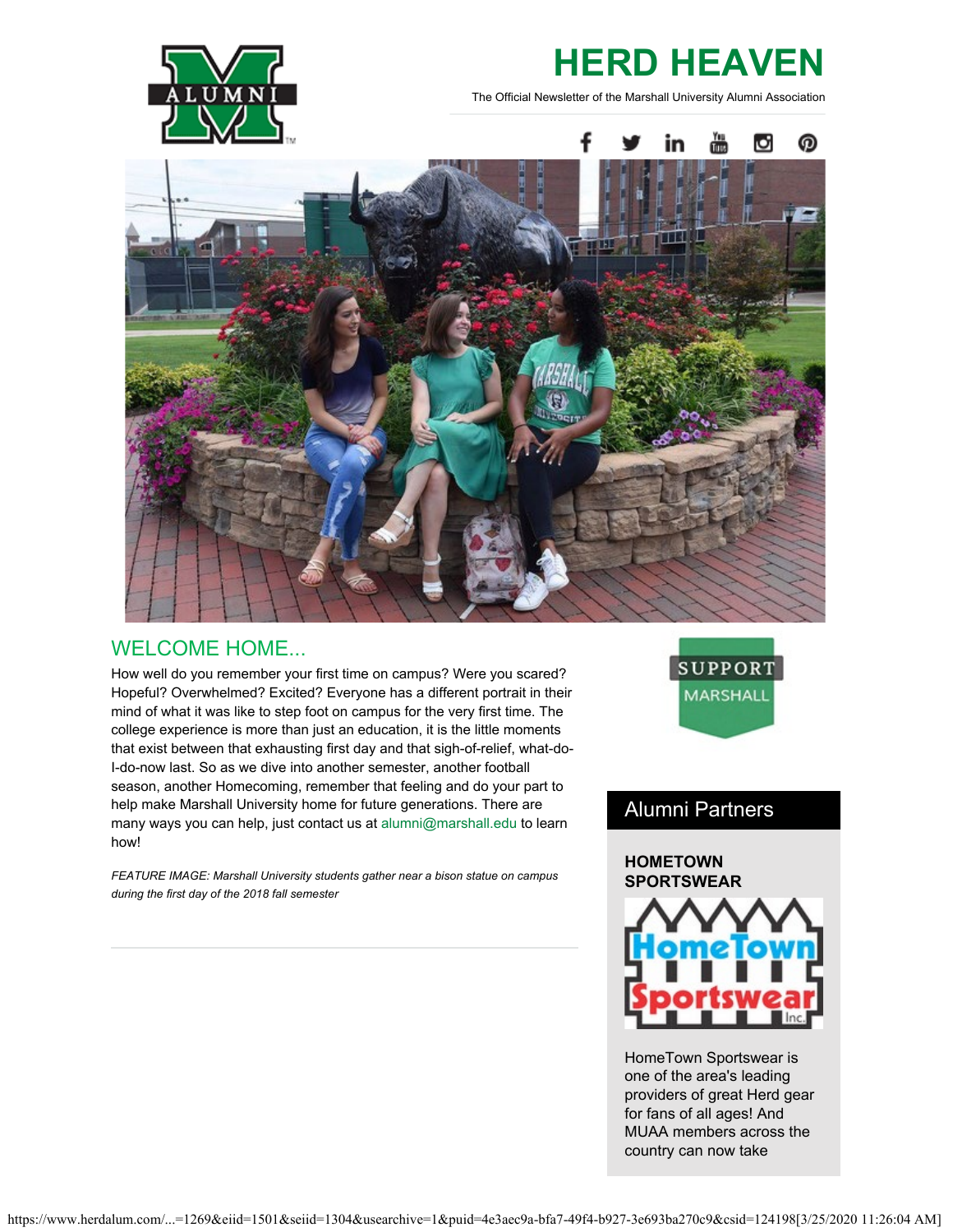

## **'HOME ON THE RANGE' ANNOUNCED AS 2018 HOMECOMING THEME, HIGHLIGHTS WEEK-LONG CELEBRATION OF MARCO**

Our beloved mascot Marco will take center stage during Homecoming 2018 as the week celebrates the history of Marco with the theme "Home on the Range" leading up to Homecoming on Saturday, October 20. For a full schedule of activities and additional information about Homecoming, check out the link below.

### [LEARN MORE...](https://www.herdalum.com/s/1269/index.aspx?sid=1269&gid=1&pgid=949)



### **MARSHALL ARTISTS SERIES ANNOUNCES 2018-19 SEASON**

What does Steve Martin, Brian Wilson, The Barenaked Ladies, Evita and Cinderella have in common? They are all coming to a theater near you. The Marshall Artists Series announced their lineup for its 82nd season which kicks off October 11.

advantage of a special offer by using the code "MUAlumni15" to receive a 15% discount at their online store. [LEARN MORE](http://www.htswr.com/)



www.htswr.com 3692 Rt. 60 E - Barboursville

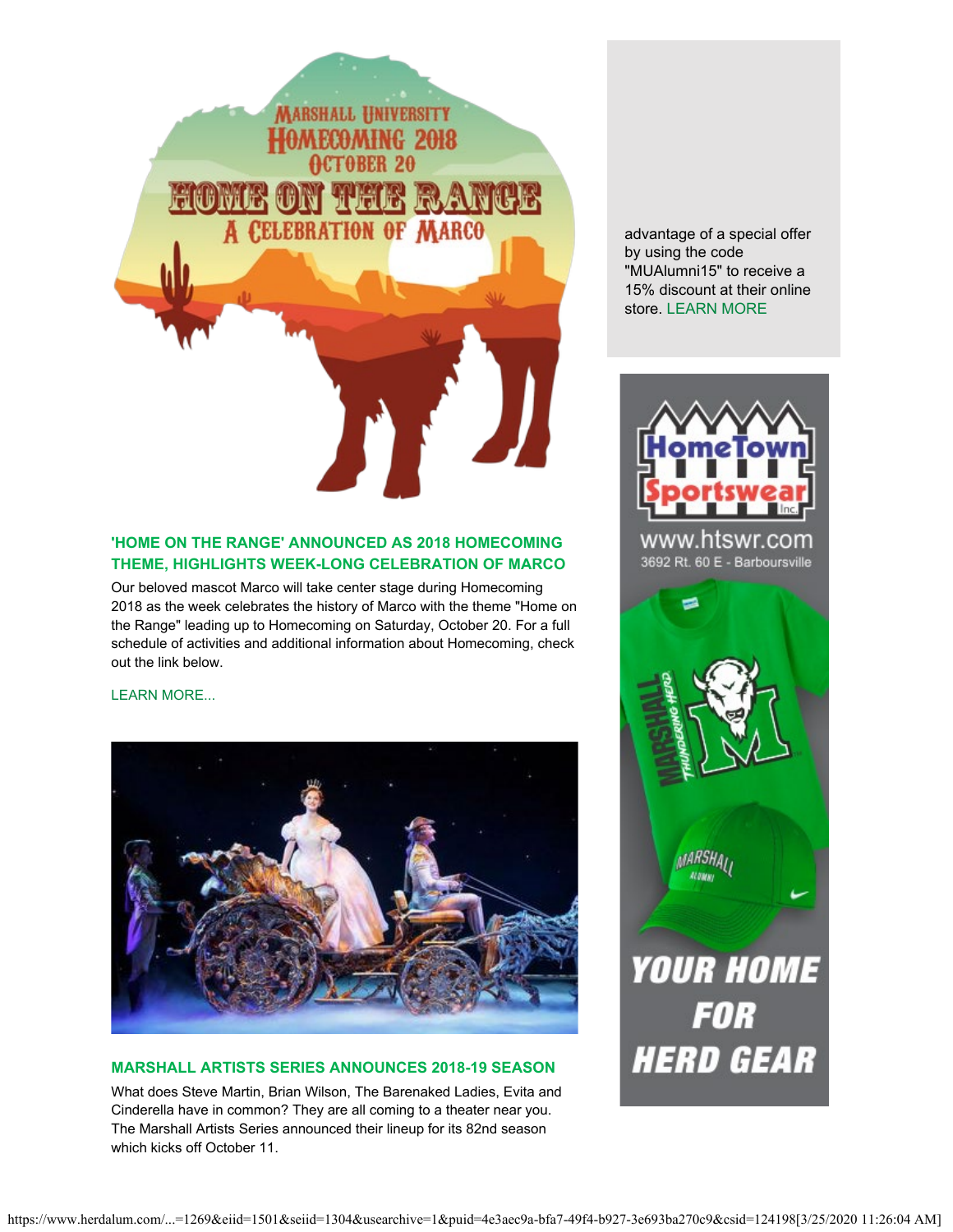## Alumni News



### **ALUMNI TAILGATE**

Reserve your ticket today to the biggest and best tailgate bash during Homecoming! The MUAA will serve up the best foods and beverages under the big tent on Harless Field, along with games, special guests, performances and more! You won't want to miss the annual Alumni Tailgate on Saturday, October 20! [RESERVE TICKET!](https://securelb.imodules.com/s/1269/index.aspx?sid=1269&gid=1&pgid=1089)

### **HOMECOMING 5K STAMPEDE**

Register today for the annual Homecoming 5K Stampede on Saturday, October 20. Enjoy a scenic run/walk around campus and help raise money for scholarships! Early entries save \$10 and receive a free shirt! [REGISTER TODAY!](http://www.tristateracer.com/event.php?RaceID=10147)



### **CALLING ALL MARCOS!**

Are you a former Marco? We are looking for alumni who have portrayed Marco in the past for a reunion event set to take place during Homecoming. If you, or someone you know, has portrayed Marco, please contact us at [alumni@marshall.edu](mailto:alumni@marshall.edu)!

## Campus News



**INVITE A HIGH SCHOOL**







**SCIENTIST AWARDED GRANTS FOR**



**GREEN FRIDAYS KICK OFF**



## For your protecting what matters side.

Discover how Nationwide's suite of solutions can help protect your financial future.

## **B** [Update Your Info](http://www.herdalum.com/s/1269/index.aspx?sid=1269&gid=1&pgid=6&cid=41#/Search/Simple)

## Upcoming Events



## **MARSHALL AT MIAMI**

The Thundering Herd kickoff the new season against Miami...[LEARN MORE](http://www.herdzone.com/sports/m-footbl/mars-m-footbl-body.html)





**MARSHALL VS EKU** Marshall hosts Eastern Kentucky in the first home game of 2018..[.LEARN MORE](http://www.herdzone.com/sports/m-footbl/mars-m-footbl-body.html)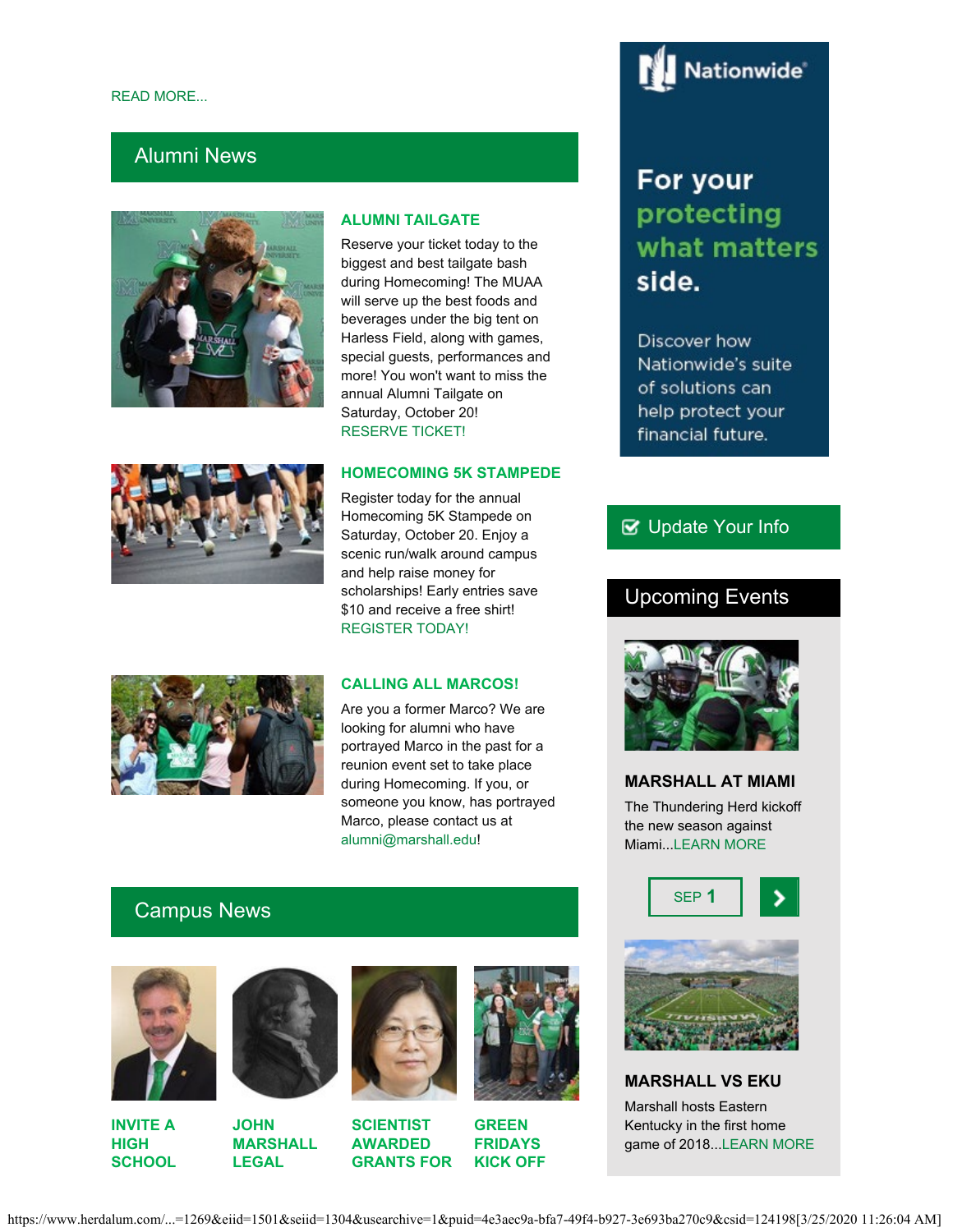### **STUDENT TO 'SONS AND DAUGHTERS' TAILGATE**

Invite a high school senior to the "Sons and Daughters of Marshall" tailgate party against EKU on Sat. Sept. 8 [READ MORE...](https://www.marshall.edu/wamnewsletter/2018/08/18313/)

## **SOCIETY ANNOUNCED**

Marshall has formed the John Marshall Legal Soceity, a new venture which will serve as a university hub to facilitate various endeavors [READ MORE..](https://www.marshall.edu/ucomm/2018/08/27/marshall-university-announces-john-marshall-legal-society/).

**OBESITY, DIABETES**

**RESEARCH** Jung Han Kim, a professor at the Marshall's School of Medicine, recently received two national grants

[READ MORE...](https://www.marshall.edu/ucomm/2018/08/27/marshall-university-scientist-awarded-grants-to-further-obesity-diabetes-research/)

**OLIVER LEFT A LASTING IMPRESSION ON YOUTH** Fisher Cross was seated in the stands at Joan C. Edwards Stadium when he heard the news that Reggie Oliver, the quarterback of the Young Thundering Herd, had passed away at the age of 66.

[READ MORE...](https://herdzone.com/news/2018/8/16/football-mcgill-oliver-left-lasting-impression-on-younger-generation.aspx)

## **AUG. 31**

Marshall University fans can show their support and pride for The Herd by wearing their Marshall gear every Friday through football season



## Athletics News

**REDHAWKS, MARSHALL LOOK TO REVERSE TREND** Last season's football contest between Marshall University and Miami (OH) was one for both sides to remember. So what will the theme be for both teams in the 2018 season opener on Saturday? Finish.

[READ MORE...](http://www.herald-dispatch.com/sports/marshall_sports/redhawks-herd-look-to-reverse-trend/article_88a31958-39a4-5f21-921c-7c002a3fd3e4.html)



[READ MORE...](https://www.marshall.edu/wamnewsletter/2018/08/green-fridays-kick-off-aug-31/)





SEP **8**



### **HOMECOMING 2018**

A full week of fun and activities await students and alums during Homecoming 2018.[.LEARN MORE](https://www.herdalum.com/s/1269/index.aspx?sid=1269&gid=1&pgid=949)







## **ALUMNI SPOTLIGHT**

## Alumni Chapters *Making a Difference*

At Marshall, like many universities across the nation, alumni chapters are the lifeblood of the institution. And one shining example of what an outstanding alumni chapter is all about is the brand new Capitol Chapter headquartered at the WV State Capitol..[.READ MORE](https://www.herdalum.com/s/1269/index.aspx?sid=1269&gid=1&pgid=1070)

Marshall University Office of Alumni Relations 519 John Marshall Drive, Huntington, WV 25703 [alumni@marshall.edu](mailto:alumni@marshall.edu) | [\(304\) 696-3512](tel:3046963512)



Marshall University One John Marshall Drive Huntington, WV 25755